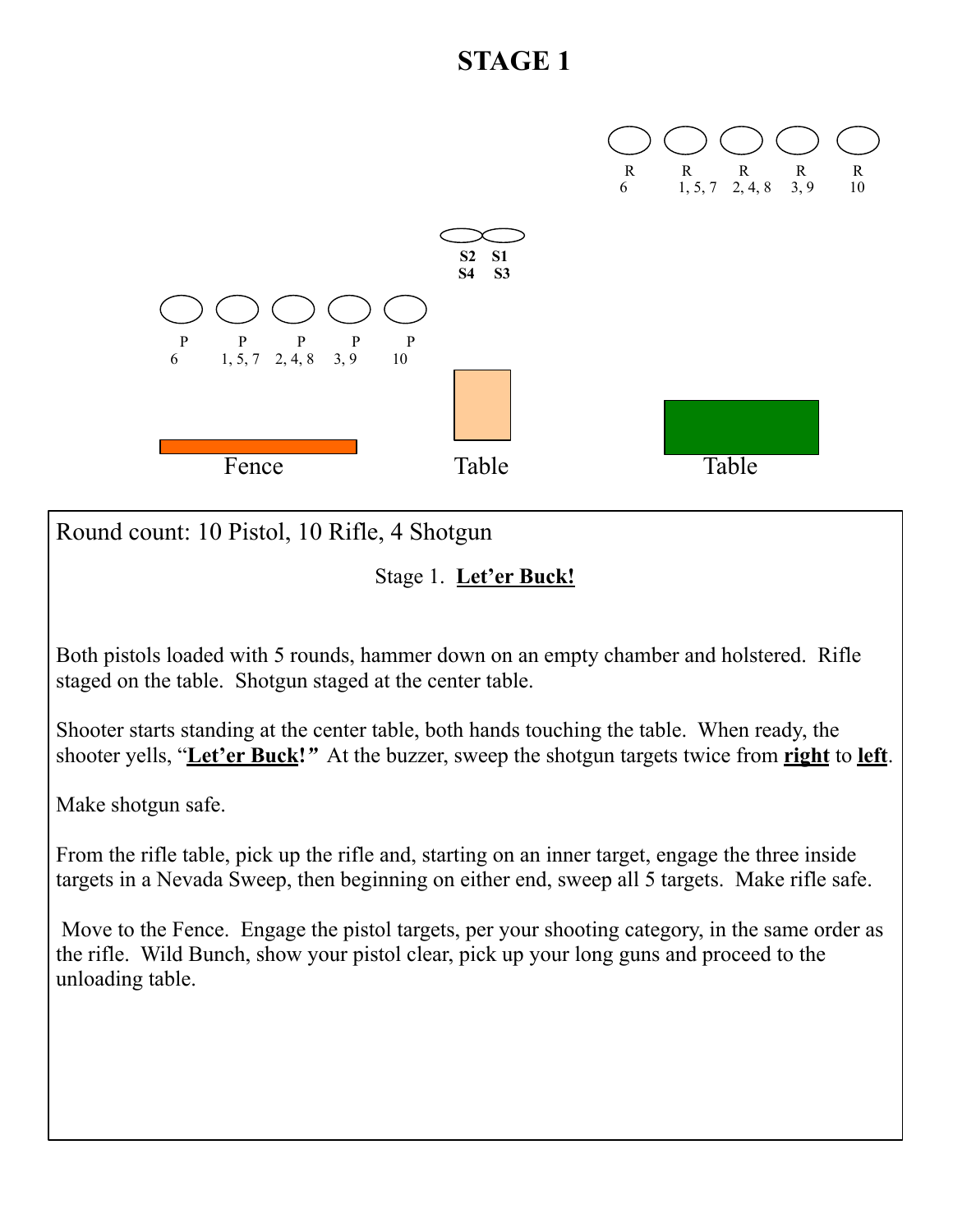

Round count: 10 Pistol, 10 Rifle, 4 Shotgun

Stage 2. **Go For Your Gun!** 

Both pistols loaded with 5 rounds, hammer down on an empty chamber and holstered. Rifle staged at the table. Shotgun staged open and empty at the center table.

Shooter starts standing at the fence, both hands touching their hat. When ready, the shooter yells, "**Go For Your Gun!***"* At the buzzer, put 5 rounds on the center target, then sweep all 5 targets from either end. Wild Bunch, place your empty, open pistol on the table provided.

 Move to the shotgun table, retrieve your shotgun and sweep the shotgun targets twice from **right** to **left**. Make shotgun safe.

 Move to the rifle table. Engage the targets in the same order as the pistols. (does not have to mirror).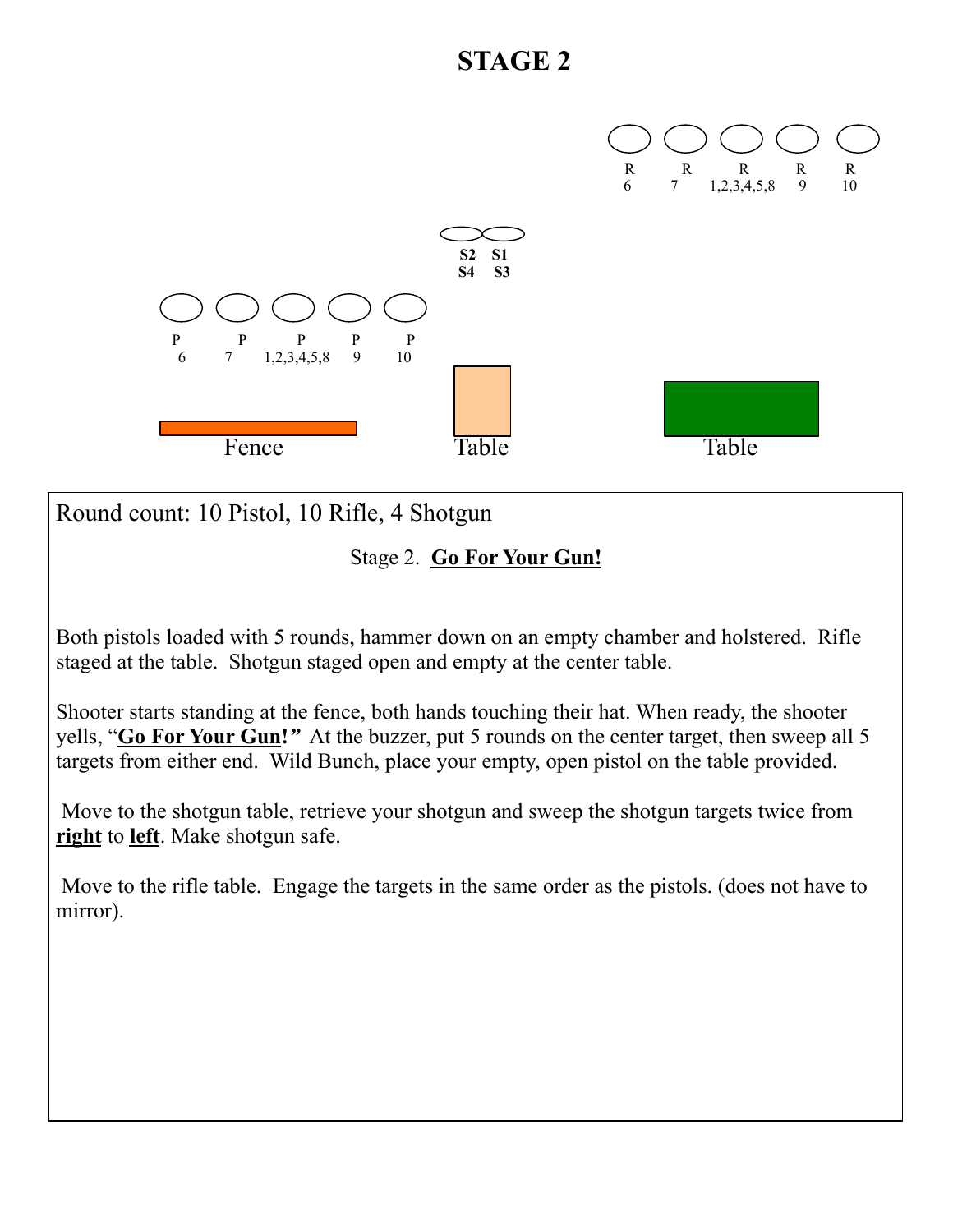

Round count: 10 Pistol, 10 Rifle, 4 Shotgun

#### Stage 3. **You Were Told to Get Out of Town!**

Both pistols loaded with 5 rounds, hammer down on an empty chamber and holstered. Rifle staged on the table. Shotgun staged open and empty at the center table.

Shooter starts standing at the fence, with both hands on their gun butts. When ready, the shooter yells, "**You Were Told to Get Out of Town!***"* At the buzzer engage the targets per your shooting category by sweeping the targets, beginning on either end, in a 1-3-3-3 sweep. Wild Bunch, place your open and empty pistol on the table provided.

Move to the shotgun table, retrieve your shotgun and sweep the shotgun targets twice from **right** to **left**. Make shotgun safe.

From the rifle table, engage the rifle targets, in the same order as the pistols.

Pick up your long guns and proceed to the unloading table.